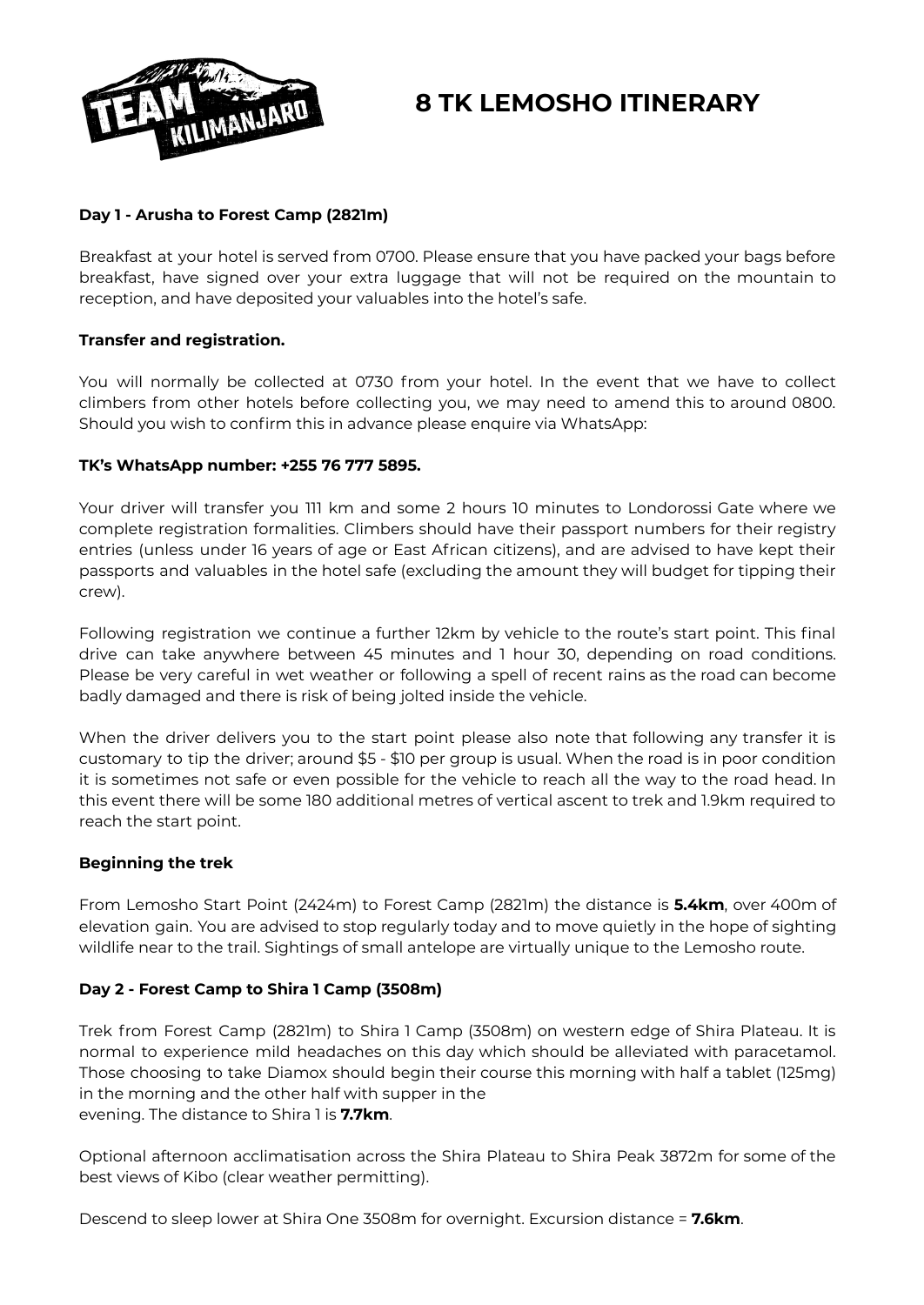#### **Day 3 - Shira 1 Camp to Moir Hut (4166m)**

Trek from Shira 1 Camp (3508m) to Moir Hut (4166m) across Shira Plateau before rising along the flank of a re-entrant. Height gain 658m. Distance = **9.4km**.

Sunset acclimatisation into the Lent Group of outcrops above Moir Hut before dinner. Ordinarily we aim to reach 4305m on the ridge, however, if you are feeling strong and experiencing no symptoms of headache or nausea, please express your wish to your guide to proceed higher. Altitude gained on this acclimatisation excursion is critical to making comfortable and safe progress over the next two days, and is one of the peculiar advantages of this route. Typical excursion distance = **1.9km**.

#### **Day 4 - Moir Hut to Pofu Camp (3998m)**

Trek from Moir Hut (4166m) to Pofu Camp (3998m). Otherwise a very gradual day, with views to the North-West. Distance = **10.3km**.

# **Day 5 - Pofu Camp to 3rd Caves Camp (3971m)**

Continue clockwise trek around the northern flanks of Kilimanjaro from Pofu Camp (3998m) to 3rd Caves Camp (3971m). Distance = **6.7km**. In the afternoon you have the option of taking in an excursion to the Saddle, at the discretion of the guide.

#### **Day 6 - 3rd Caves Camp to School Hut (4722m)**

After gently traversing the northern slopes of Kilimanjaro yesterday, today we trek upwards from 3rd Caves Camp (3971m) to School Hut (4722m) - a shorter distance than the previous 2 days, but a very respectable 751m of height gain. Note however, that on your evening acclimatisation excursion on Day 3, you came within some 400 metres of School Hut's altitude, so your body will be very well prepared to install you into position to assault the summit tonight. Distance = **4.9km**.

**Aim to get to sleep as soon as possible** as you will be woken at around 2300-0000 to begin your assault. Don't worry about waking yourself for meals - your staff will wake you for these. You probably won't feel like eating but please endeavour to do so as you'll need the energy reserves.

*Please relax your breathing and have a calm mind. The previous 4 days have prepared you extremely well for tonight's challenge, so there is nothing to worry about. Being relaxed and* having packed your gear ahead of time, not needing to be in a rush or worry about whether you *may be forgetting anything, will aid appetite - essential to fuel this long day's activities.*

**You are advised to get all your gear ready for the summit bid before you go to sleep** as you may feel disoriented when woken for the assault.

#### **Day 7 - School Hut to Uhuru Peak (5895m)**

Avoiding the energy-sapping loose scree slopes above Kibo Hut, we ascend from School Hut (4722m) via Hans Meyer Cave (5243m) and Gilman's Point (5708m), to Uhuru Peak (5895m).

For the quietest summit assault on Kilimanjaro we recommend the summit bid to begin at 0400 - 0500, however for a greater likelihood of clear summit views or for a dawn summit, we quit camp at around 2330 – 0100. The guide will determine the start time according to his perception of the group's pace.

Around midnight of Day 5 - quit camp for the assault via Gilman's Point (5708m) to the summit. Tonight is very difficult - particularly the final 550m - and you'll need to commit to fight for the summit.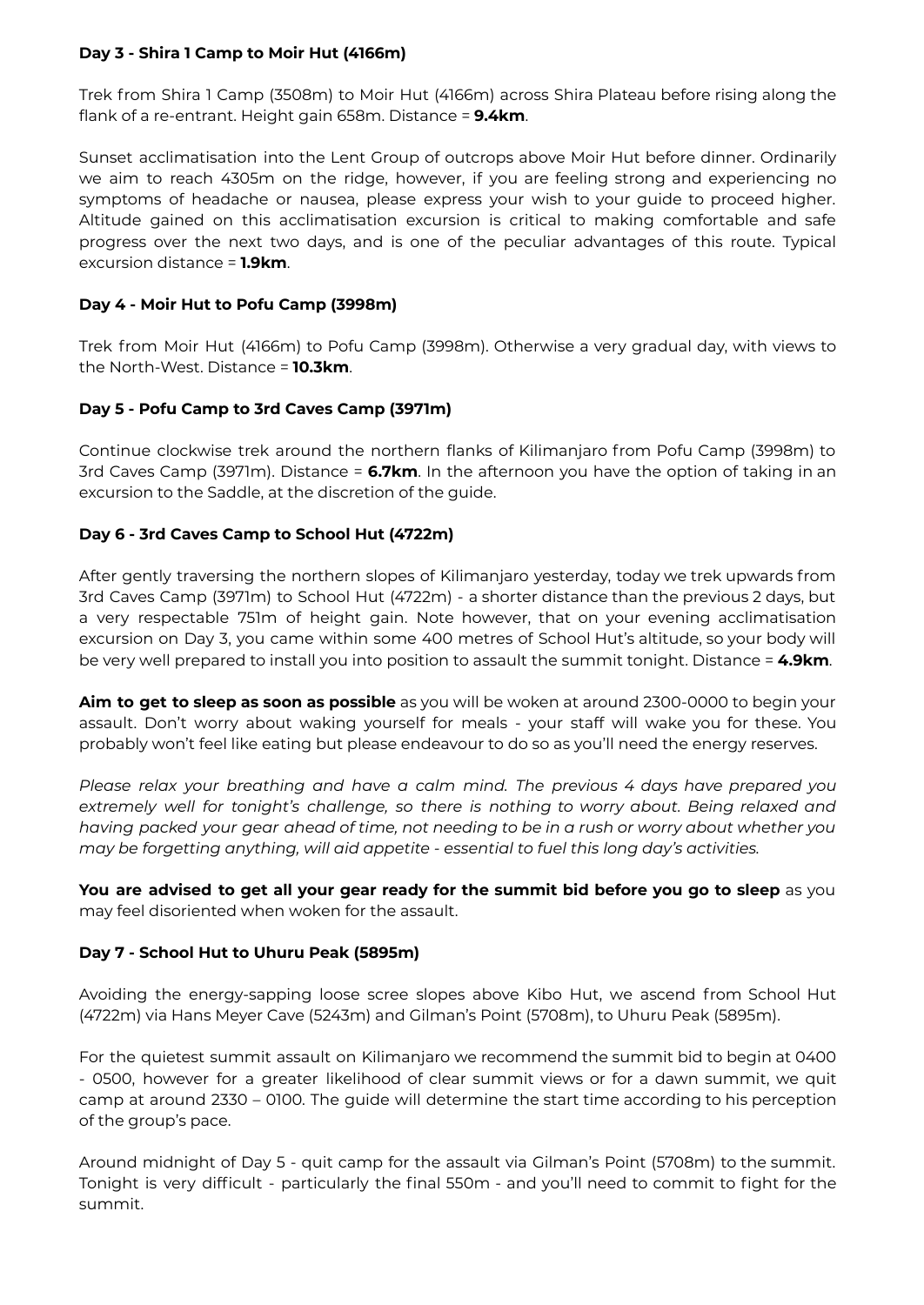*You will inevitably feel like giving up and going to sleep.* This is normal and can be overcome with perseverance. When resting please ensure you only stand or sit and do not lie down or close your eyes. Please trust your guide; he is very adept at judging whether your condition will allow safe progress or whether you have succumbed to a potentially dangerous condition and to proceed will not be safe.

Nausea and headaches are normal and around a quarter of climbers will vomit at or near Gilman's Point. While very uncomfortable, these are not symptoms that are indicative of being at risk, *per se*. The onset of cerebral and pulmonary oedema are marked by distinctive early warning symptoms that your guide is capable of identifying. **Please maintain regular dialogue with your guide and frequently update him on how you are feeling.**

When you reach Gilman's Point you will sit and rest. At this point the body and mind often think you have finished your uphill fight and will be trying to coerce you into giving up and turning around. While you may genuinely believe that you have already exhausted your reserves in reaching this point, this is actually very unlikely to be so. *Remember that you are only 187 vertical metres short of the summit* (via Stella Point), the journey from here is much less steep, and you have plenty of time for further pauses.

**If you do feel the need to give up at Gilman's Point please proceed towards the summit for just two minutes before making your final decision**. In most cases this act of re-establishing momentum is enough to persuade the mind and body to cooperate with your intentions and you will ordinarily find hidden reserves for a final push, reserves that you were not aware you still had.

# **The summit**

On the summit your guide will advise how much time you can spend there in consideration of your condition, your timings, and the weather. The brain does not function very intelligently at this altitude so please remember to take many photographs in all directions or you will probably regret not having done so at a later stage. Also, please consider in advance asking a companion to be ready to shoot a video of you, and likewise you of them, at the summit, to record your impressions of getting to the highest point of Africa and for achieving what for many will have been the most difficult feat of endurance in their lives.

# **The descent - Uhuru Peak to Millennium Camp (3820m) or Mweka Camp (3090m)**

From the summit you will turn around and descend to Stella Point. When you reach Stella Point your guide may opt to switch left onto the loose scree, a departure from the ridge up which climbers assaulting from Barafu ascend. On arrival at Barafu you would usually have time to rest an hour or so before continuing the descent after some refreshments.

From Barafu you will usually descend to Mweka Camp (3090m) for overnight. If your guide judges that a shorter day will benefit you and preserve sore knees and ankles, he may decide to stop short at Millennium Camp (3820m) instead.

# **Distances on summit day**

School Hut to Summit via Gillman's Point: 5.4km Summit to Barafu: 4.5km Barafu to Mweka Camp: 6.3km Total = **16.2km**

# **Day 8 - Millennium Camp or Mweka Camp to Mweka Gate (1641m)**

This morning we descend from Mweka Camp to Mweka Gate (1641m) where we sign the summit register.